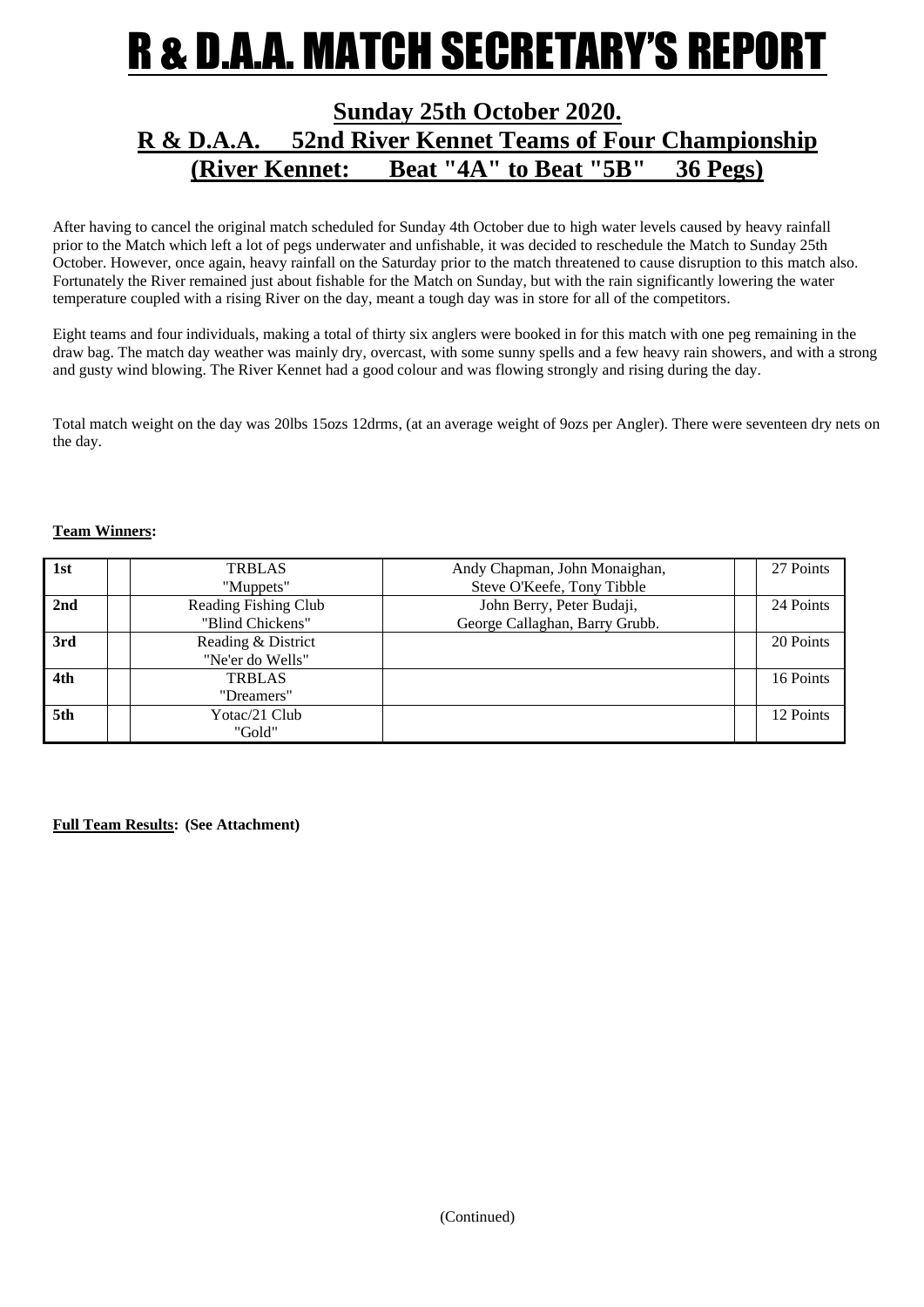# R & D.A.A. MATCH SECRETARY'S REPORT (Cont)

### **Individual Winners:**

The match was won by Peter Budaji of Reading Fishing Club "Blind Chickens". Fishing on the 2nd peg below the confluence of the "Holy Brook" on Beat "5B" Section, Peter banked one Chub of 5-9-0 during the course of the Match. Fishing maggot feeder tactics with double and triple maggot on the hook, over hemp and maggot feed to record a weight of 5-9-0.

John Berry of Reading Fishing Club "Blind Chickens" was second overall. Fishing on the first peg upstream of the "blue barge" peg on Beat "5A" Section, John banked one Chub of 4-2-0 during the course of the Match. Fishing straight lead tactics, with single lobworm on the hook, over hemp, maggot and worm feed to record a weight of 4-2-0.

Barry Grubb of Reading Fishing Club "Blind Chickens" was third overall. Fishing the second peg upstream of the "white bridge" on Beat "4B" Section, Barry banked seven Perch, one Dace and one Chub during the course of the match. Fishing a combination of maggot feeder and straight lead tactics with maggot and lobworm on the hook, over hemp, maggot and worm feed, to record a weight of 2-12-0.

#### **Individual Winners:**

| 1st | Peter Budaji | Reading Fishing Club | 5lbs | 9ozs  | 0drms | Beat "5B" | Chub.        |
|-----|--------------|----------------------|------|-------|-------|-----------|--------------|
|     |              | "Blind Chickens"     |      |       |       |           |              |
| 2nd | John Berry   | Reading Fishing Club | 4lbs | 2ozs  | 0drms | Beat "5A" | Chub.        |
|     |              | "Blind Chickens"     |      |       |       |           |              |
| 3rd | Barry Grubb  | Reading Fishing Club | 2lbs | 12ozs | 0drms | Beat "4B" | Chub, Perch. |
|     |              | "Blind Chickens"     |      |       |       |           | Dace         |

### **Section Money Winners:**

|                 | "A" Section | Beat "4A"    |                      |      |        |       |
|-----------------|-------------|--------------|----------------------|------|--------|-------|
| 1st             |             | Andy Chapman | TRBLAS "Muppets"     | Olbs | 130zs  | 0drms |
| 2 <sub>nd</sub> |             | Paul Mason   | Yotac/21 Club "Gold" | 01bs | l 1ozs | 0drms |

|                 | "B" Section<br>Beat "5B" |                                       |      |                  |       |
|-----------------|--------------------------|---------------------------------------|------|------------------|-------|
| 1st             | Peter Budaji             | Reading Fishing Club "Blind Chickens" | 51bs | 9 <sub>ozs</sub> | 0drms |
| 2 <sub>nd</sub> | Steve O'Keefe            | TRBLAS "Muppets"                      | 01bs | 130zs            | 8drms |

|             | "C" Section<br>Beat "4B" |                                       |       |       |       |
|-------------|--------------------------|---------------------------------------|-------|-------|-------|
| $\vert$ 1st | Barry Grubb              | Reading Fishing Club "Blind Chickens" | 21bs  | 12ozs | 0drms |
| 2nd         | Tony Tibble              | TRBLAS "Muppets"                      | l lbs | 2ozs  | 8drms |

|             | "D" Section<br>Beat "5A" |                                       |      |      |       |
|-------------|--------------------------|---------------------------------------|------|------|-------|
| $\vert$ 1st | John Berry               | Reading Fishing Club "Blind Chickens" | 4lbs | 2ozs | 0drms |
| 2nd         | <b>Spencer Couzens</b>   | Reading and District "Ne'er do Wells" | Olbs | 5ozs | 8drms |